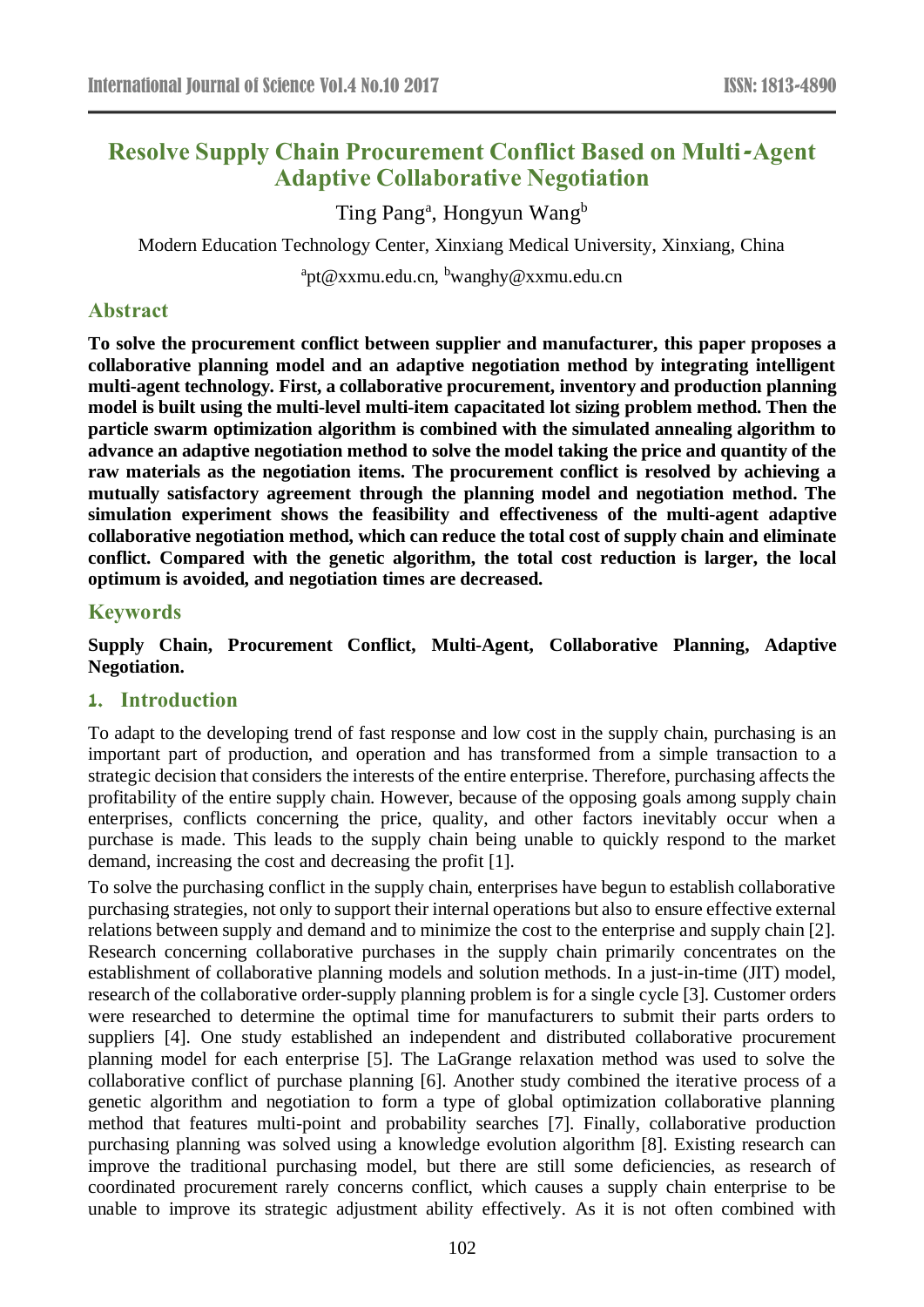artificial intelligence technology, the problem of decentralized distribution of a supply chain enterprise cannot be solved without increasing the operations time and cost. As the negotiation method is infrequently used when solving a collaborative planning model, the conflict cannot effectively be resolved.

Negotiation is a communication method that eliminates a dispute between a seller and a buyer and achieves a mutually satisfying agreement. Meanwhile, the technology of a distributive agent with the characteristics of interaction, autonomy, and learning is no longer restricted by time and space [9]. Therefore, applying the negotiation method based on multi-agent to supply chain purchasing can resolve the conflict and the problem of enterprise scattering. Because the particle swarm optimization (PSO) algorithm has global optimum choice ability and is simple to implement [10] and the simulated annealing (SA) algorithm can avoid the PSO issue with local optimum [11,12], a negotiation method combining the two algorithms can provide an optimal decision for the enterprise. In this paper, to solve the conflict between the supplier and manufacturer concerning the price and quantity of raw material being purchased, coordination model and negotiation method based on multi-agent are posited. The collaborative planning model based on multiple periods, enterprises, products and raw materials can minimize the total cost of the supply chain. Through the negotiation method based on PSO and SA, mutually satisfactory results can be obtained.

# **2. Model building**

### **2.1 Problem description**

Two-stage supply chain purchasing between the manufacturer's agent and the supplier's agent (both productive enterprises) is the research object. The manufacturer's agent provides products to downstream enterprises and the supplier's agent provides the raw materials for these products to the manufacturer's agent. To reduce the total cost of the supply chain, the two parties, through the exchange of respective cost information, negotiate concerning the quantity ordering price and planning for the raw materials. Then, the manufacturer's agent adjusts the production planning and the supplier's agent adjusts the production planning of raw materials to implement purchasing collaboration for the supply chain.

Using the optimal total cost of the supply chain as the collaborative plan, the supplier's agent and the manufacturer's agent both use the classic multi-level multi-item capacitated lot sizing problem (MLCLSP) to establish a decision-making model [13]. The following assumptions are used: the price of the products provided has been identified, the inventory of raw materials required by the manufacturer's agent is zero, the inventory of the raw materials produced by the supplier's agent is sufficient, the transportation cost is ignored, the ordering lead time is zero, the supplier's agent and the manufacturer's agent share a total cost threshold, and the allocation of the cost savings obtained after the negotiation is not specifically discussed.

The collaborative planning process is designed as follows: First, based on the product demand, the manufacturer's agent performs initial planning concerning the production, inventory and quantity of raw materials and submits the planned raw materials order to the supplier's agent. Based on the planning, the supplier's agent performs planning concerning the production and inventory of the raw materials and submits its cost and ordering price to the manufacturer's agent [14,15]. The manufacturer's agent calculates its own cost and the total cost based on the decision-making model. If the total cost exceeds a given threshold, the manufacturer's agent will negotiate with the supplier concerning the order quantity and price for the raw materials based on the method designed in this paper. The negotiation is repeated until the total cost is less than the given threshold and the results of the production and inventory planning are achieved.

### **2.2 Collaborative procurement planning model**

# **2.2.1 Definition of the symbols and parameters**

### (1) Sets

T: The set of production times.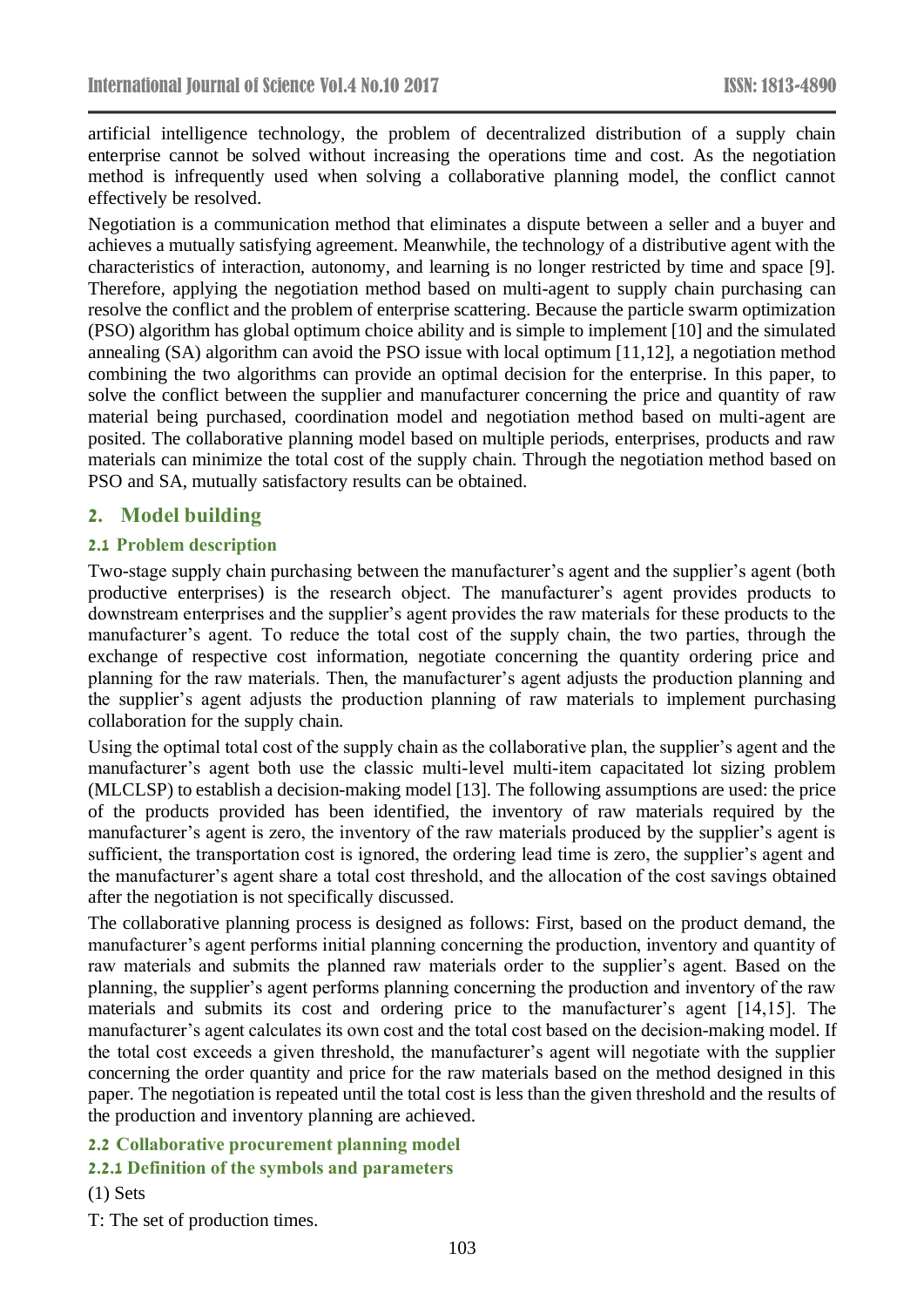M: The set of manufacturer's agents. S: The set of supplier's agents. P: The set of products produced by M. Q: The set of raw materials purchased from S by M to produce P. J: The set of resources used by M to produce P. K: The set of resources used by S to produce Q. (2) Variables t: A production time,  $t \in T$ . m: A manufacturer's agent, m∈M. s: A supplier's agent,  $s \in S$ . p: A type of product produced by m,  $p \in P$ . q: A type of raw material purchased from s by m to produce p,  $q \in Q$ . j: A type of resource used by m to produce p,  $j \in J$ . k: A type of resource used by s to produce q,  $k \in K$ .  $ba$ <sup>*t*</sup>,*m*,*p* : The external demand quantity of p at time t for m.  $C_{t,m,p,j}$ : The quantity of j held by m to produce p at time t. *C<sup>t</sup>*,*s*,*q*,*<sup>k</sup>* : The quantity of k held by s to produce q at time t. (3) Constants  $C$ : The total cost threshold of the supply chain.  $ic_{m,p}$ : The unit inventory cost for m to produce p.  $gc_{m,p}$ : The fixed production preparation cost for m to produce p.  $f_{\mathcal{C}_{m,p}}$ : The unit cost for m to produce p.  $oc_{m,p,j}$ : The excess unit cost of j for m to produce p. *B*<sup>*m*</sup>,*p* : The quantity for m to produce p; a large constant.  $ra_{m,p,j}$ : The unit demand quantity of j for m to produce p. *bom<sup>p</sup>*,*<sup>q</sup>* : Relationship of the bill of materials (BOM) between p and q.

 $C_m$ : The cost threshold of m.

*ic<sup>s</sup>*,*<sup>q</sup>* : The unit inventory cost for s to produce q.

 $gc_{s,q}$ : The fixed production preparation cost for s to produce q.

*fc<sup>s</sup>*,*<sup>q</sup>* : The unit cost for s to produce q.

*oc<sup>s</sup>*,*q*,*<sup>k</sup>* : The excess unit cost of k for s to produce q.

*B<sup>s</sup>*,*<sup>q</sup>* : The quantity for s to produce q; a large constant.

*ra<sup>s</sup>*,*q*,*<sup>k</sup>* : The unit demand quantity of k for s to produce q.

 $C_s$ : The cost threshold of s.

(4) Decision variables

 $y_{t,m}$ : Whether m produces at time t.

 $ia_{t,m,p}$ : The inventory of p held by m at time t.

 $fa$ <sub>*t*,*m*,*p*</sub>: The quantity for m to produce p at time t.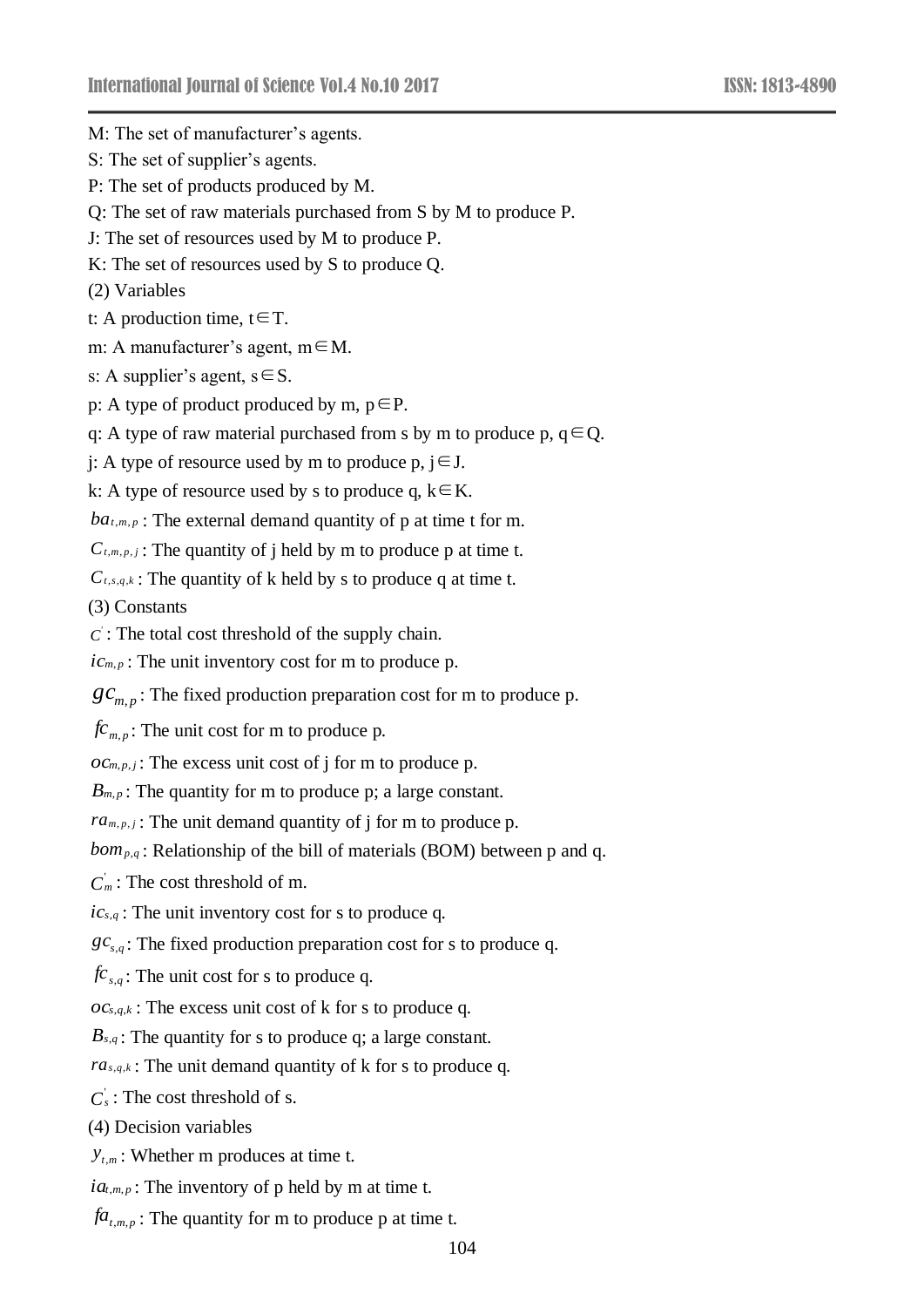$oa_{t,m,p,j}$ : The excess quantity of j for m to produce p at time t.

*bc<sup>m</sup>*,*s*,*<sup>q</sup>* : The unit price for m to purchase q from s.

 $ba$ *t*,*m*,*s*,*q* : The quantity for m to purchase q from s at time t.

*y<sup>t</sup>*,*<sup>s</sup>* : Whether s produces q at time t.

*ia<sup>t</sup>*,*s*,*<sup>q</sup>* : The inventory of q held by s at time t.

 $fa$ <sub>*t*,*s*,*q*</sub> : The quantity for s to produce q at time t.

 $oa_{t,s,q,k}$ : The excess quantity of k used for s to produce q at time t.

*j J*

#### **2.2.2 Collaborative planning model**

(1) Model 1. The planning model for m is as follows:

$$
MIN\ C_m = \sum_{t \in T} \sum_{m \in M} \sum_{s \in S} \sum_{q \in Q} (ba_{t,m,s,q} * bc_{m,s,q}) + \sum_{p \in P} (ia_{t,m,p} * ic_{m,p} + gc_{m,p} * y_t + fa_{t,m,p} * gc_{m,p} + \sum (oa_{t,m,p,j} * oc_{m,p,j})))
$$
\n(1)

$$
\mathbf{s.t.} \quad ia_{t-1,m,p} + fa_{t,m,p} = ba_{t,m,p} + ia_{t,m,p} \tag{2}
$$

$$
f a_{t,m,p} \leq B_{m,p} * y_t \tag{3}
$$

$$
ra_{t,m,p,j} * fa_{t,m,p} \leq C_{t,m,p,j} + oa_{t,m,p,j}
$$
\n(4)

$$
ia_{t,m,p}, fa_{t,m,p}, oa_{t,m,p,j}, ba_{t,m,p} \ge 0
$$
\n(5)

$$
\sum_{t \in T} \sum_{m \in M} \sum_{s \in S} ba_{t,m,s,q} = \sum_{t \in T} \sum_{m \in M} bom_{p,q} * fa_{t,m,p}, \quad p \in P, q \in Q
$$
 (6)

$$
y_{t,m} \in \{0,1\} \tag{7}
$$

*Od*<sub>*nm*,*p*, *j*; The excess quantup or J for m to produce p<br> *On*<sub>*n*-*n*,*z*</sub>; The quantity for m to purchase q from s.<br> *D<sub>i</sub>*,*m*,*z*, The quantity for m to purchase q from s at<br> *D<sub>i</sub>*,*m<sub>a</sub>*; The quantity for m</sub> Eq. 1 indicates the decision objective function for the planning of m, including the cost of procuring raw materials, inventory of products, production preparation, production and capacity expansion of production. Eq. 2 indicates the balanced relationships among production, inventory and external demand. Eq. 3 indicates that the products will be subject to volume. Eq. 4 indicates the production capacity constraints. Eq. 5 indicates the non-negative constraints of the main decision variables. Eq. 6 indicates the BOM relationships among produced products and required raw materials. Eq. 7 indicates whether to produce or not, where 1 and 0 indicate producing and not producing, respectively.

(2) Model 2. The planning model for s is as follows:

MIN 
$$
C_s = \sum_{t \in T} \sum_{s \in S} \sum_{q \in Q} (ia_{t,s,q} * ic_{s,q} + y_t * gc_{s,q} +
$$
  
\n
$$
fa_{t,s,q} * fc_{s,q} + \sum (oa_{t,s,q,k} * oc_{s,q,k}))
$$
\n(8)

s.t. 
$$
ia_{t-1,s,q} + fa_{t,s,q} = \sum_{m \in M} ba_{t,m,s,q} + ia_{t,s,q}
$$
 (9)

$$
f a_{t,s,q} \leq B_{s,q} * y_t \tag{10}
$$

$$
ra_{t,s,q,k} * fa_{t,s,q} \leq C_{t,s,q,k} + oa_{t,s,q,k}
$$
\n(11)

$$
ia_{t,s,q}, fa_{t,s,q}, oa_{t,s,q,k}, ba_{t,m,s,q} \ge 0
$$
\n(12)

$$
y_{t,s} \in \{0,1\} \tag{13}
$$

Eq. 8 indicates the decision objective function for the planning of s, including the cost of the inventory, production preparation, production and capacity expansion of production. Eq. 9 indicates the balanced relationships among the production of raw materials, inventory and manufacturing demand. Eq. 10 indicates that the raw materials will be subject to volume. Eq. 11 indicates the production capacity constraints. Eq. 12 indicates the non-negative constraints of the main decision variables. Eq. 13 indicates produce raw materials whether or not, where 1 and 0 indicate producing and not producing, respectively.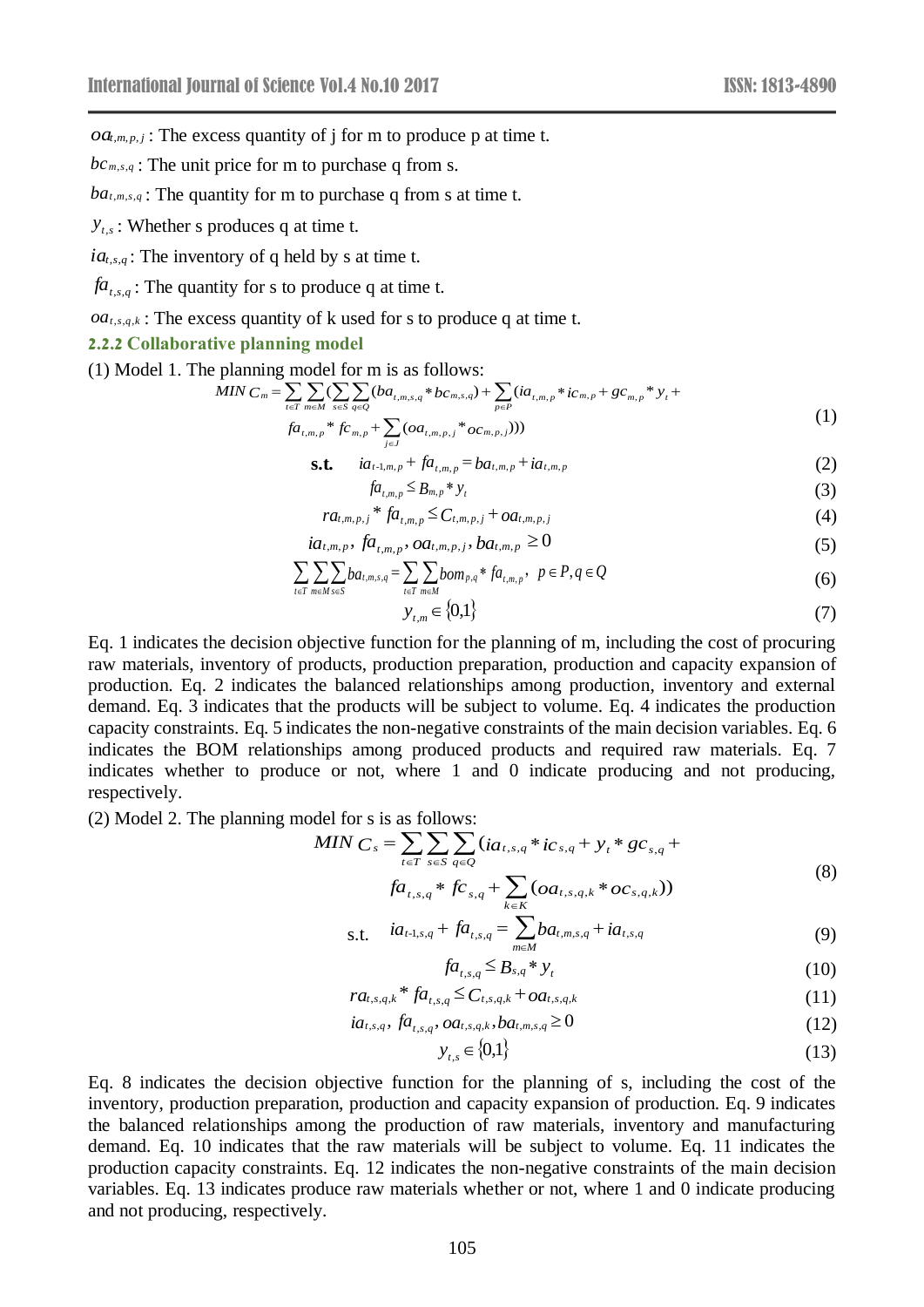(3) Model 3. The collaborative planning model for the supply chain is as follows: 
$$
MINC = MINC_m + MINC_s
$$
 (14)

Eq. 14 represents the entire decision objective function of the supply chain. This paper uses the negotiation method to solve the collaborative planning model. m and s negotiate on the ordering quantity and price of raw materials, independently solve the planning model, and communicate the results of Eqs. 1 and 8. Both parties reduce the entire cost of the supply chain as a constrained object. If the result of Eq. 14 is greater than  $\vec{c}$ , repeat negotiation until the optimal cost to realize the collaborative procurement for the supply chain is reached.

# **3. Negotiation method**

In this paper, we propose a negotiation method to achieve collaborative procurement planning for a supply chain. The method combines the PSO and SA algorithms and uses the price and quantity of the raw materials as the input [16]. The following sections discuss the analysis and design parameters and process of the two algorithms, and provide the entire supply chain collaborative negotiation process.

#### **3.1 Parametric settings for PSO**

PSO randomly initializes a set of solutions as a particle, and the particle iteratively searches for the optimal particle in the solution space to obtain the optimal solution [17]. Assume that the manufacturer's agent and the supplier's agent each have a D dimension searching vector space that indicates the parameters of the planning model. Additionally, they each have a particle swarm whose size is N, and each particle can display the value of the decision variables. Use the results obtained by using the particles' values in Eqs. 1 and 8 as the fitness. Judge the merit of the particles based on the relationship between fitness and  $C_m$  or  $C_s$ . The algorithm implementation process is the particle  $i(i=1,2,..., N)$ , which is constantly searching for the optimal value in the space. Its searching process is expressed in Eqs. 15 and 16.

$$
\omega v_i^{l-1} + C_1 R_1 (P_i^{l-1} - x_i^{l-1}) + C_2 R_2 (P_l^{l-1} - x_i^{l-1}) \rightarrow v_i^l
$$
\n(15)

$$
\mathbf{x}_i^{l-1} + \mathbf{v}_i^l \to \mathbf{x}_i^l \tag{16}
$$

 $l(l = 0,1,2,..., L)$  indicates the evolutionary generations.  $v_i^l$  is a D-dimensional vector that indicates the speed of particle *i*'s position change to constantly search in the space.  $x_i^l$  is also a dimensional vector that indicates the current position of particle  $i$ , and the location indicates the planning model's solution.  $\omega$  is the inertia weight that adjusts the global and local searching ability of the particle swarm. Combined with the supply chain collaborative planning problem to determine the overall optimal supply chain cost, the particles must be able to search for the global optimal value. A value in [0.4, 0.9] indicates the algorithm performs well.  $R_1$  and  $R_2$  are random numbers in [0,1].  $P_i^l$ *P* indicates the optimal location in which particle  $i$  is currently searching, as shown in Eq. 17. *P l* indicates the optimal position in which the particle swarm is currently searching, as shown in Eq. 18.  $C_1$  and  $C_2$  are adaptive learning factors to accurately adjust the ability of particle *i* to reach  $P_i$  and  $P_g$ , as shown in Eq. 19.

$$
\boldsymbol{P}_{i}^{l} = \begin{cases} \boldsymbol{x}_{i}^{l}, & \text{if } \boldsymbol{f}_{i}^{l} < \boldsymbol{f}_{i}^{l-1} \\ \boldsymbol{P}_{i}^{k-1}, & \text{otherwise} \end{cases} \tag{17}
$$

$$
\boldsymbol{P}^{l} = \boldsymbol{P}_{i}^{l}, \quad \text{if} \ \ f_{i}^{l} = \min(f_{1}^{l}, f_{2}^{l}, \dots, f_{i}^{l}) \tag{18}
$$

$$
\begin{cases}\nC_1 = 4 * \frac{|f_i' - f'|}{f_i'} & (19) \\
C_2 = 4 - C_1\n\end{cases}
$$

Among them,  $f_i^l$ ,  $f_i^l$  $\int_{i}^{l} f'$  indicate the fitness of the optimal position  $P_i$  of the particle and the optimal position  $P<sup>l</sup>$  of the particle swarm, respectively.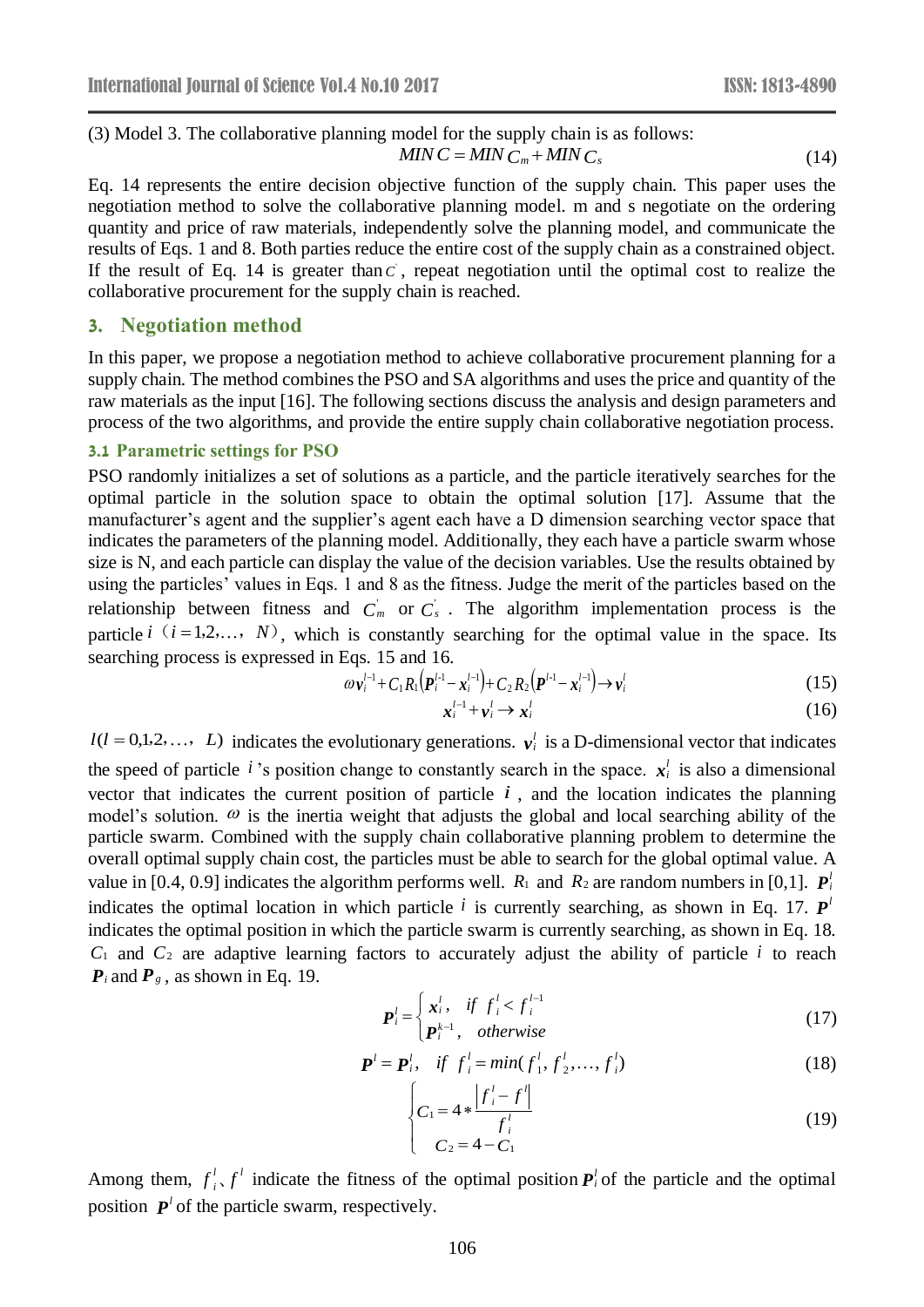### **3.2 Parametric settings for SA**

Because it is easy for PSO to be caught in the local optimum, it has lower precision in convergence and searching. SA first determines an initial temperature and a random solution. Under a given cooling speed, a new objective function value is obtained along with the continuous cooling that perturbs the initial solution. Accept the worst solution with its probability and accept a better solution with a probability of 1 until the lowest temperature is reached [18]. To avoid PSO causing the supply chain collaborative planning process to be caught in a local optimum, design the SA algorithm steps and parameters as follows:

(1) Set the following parameters: the initial temperature  $T_0$ , cooling speed  $a$  ( $0 < a < 1$ ), ending temperature  $T$ , initial solution  $x_i$  (D dimensional vector), and fitness  $f_i$ .

(2) If  $T_0 > T$ , go to (3); otherwise, stop the algorithm and output  $x_i$  and  $f_i$ .

(3) Given a random disturbance, a new feasible solution  $x_i$  is generated in the D-dimensional vector

space. Calculate the fitness  $f_i$  and the differe *f*<sub>i</sub> and the difference value  $\Delta f$  between  $f_i$  and  $f_i$ .  $\int_i$  and  $f_i$ .

(4) Accept x if it meets  $\min{\{\exp(-\Delta f / T_0), 1\}} > rand(0,1)$  and go to (5). Otherwise, go to (3).

(5) Set  $x_i = x_i$ ,  $T_0 = aT_0$  and go to (2).

#### **3.3 Implementation steps for collaborative procurement based on negotiation**

To ensure the supplier's and manufacturer's agents are both satisfied with the supply chain procurement planning, apply a mixed negotiation method by merging the PSO and SA with the supply chain collaborative procurement. Automatically adjust the optimization direction of the solution by the adaptive learning factor in PSO and the adaptive acceptance probability in SA, and obtain the optimization solution of the model. Combining the model and negotiation methods, the entire collaborative procurement procedure is as follows:

Step 1. An agent receives the quantity and price of raw material and cost information from the other agent and then begins the evaluation, calculating  $C_m$  or  $C_s$  based on models 1 or 2 or C based on model 3.

Step 2. If  $C \geq C'$ , randomly generate N particles with a D-dimensional vector. Initialize the decision variable values of models 1 and 2 and the values of  $bc_{m,s,q}$  and  $ba_{t,m,s,q}$  that are an invariable quantity and price; then, obtain  $x_i^l$ . Combine the variables to calculate the fitness  $f_i^l$  of the particle  $\int_{i}^{l}$  of the particle with other constants; then, initialize the speed of  $v_i^l$  and  $P_i^l$  and go to Step 3. Otherwise, accept the proposed adverse negotiation results and output the decision variables and total cost.

Step 3. Use  $P<sup>l</sup>$  obtained from Eq. 18 in Eqs. 1 or 8 to obtain the fitness  $f<sup>l</sup>$ . If  $f<sup>l</sup> < C_m$  or  $f<sup>l</sup> < C_s$ , go to Step 4. Otherwise, go to Step 6.

Step 4. Initialize  $T_0$ ,  $a$ , and  $T$ . If  $T_0 > T$ , go to Step 5. Otherwise, submit the quantity and price of raw material and cost (fitness  $f^l$ ) included in  $P^l$  to the other agent and go to Step 1.

Step 5. Given a random disturbance, a new particle 
$$
\hat{x}_i^l
$$
 is generated. Calculate the fitness  $\hat{f}_i^l$ ,  
accept  $\hat{x}_i^l$  if it meets min  $\left\{ \exp(-\left(\hat{f}_i^l - f_i^l\right)/T_0), 1 \right\}$  > rand(0,1) and then,  $x_i^l = \hat{x}_i^l$ ,  $T_0 = aT_0$ .

Step 6. Calculate  $C_1$  and  $C_2$  according to Eq. 19 and establish the value of  $\omega$ . Generate the new feasible solution of  $x_i^l$  by adjusting the particles according to Eqs. 15 and 16. Calculate  $f_i^l$  and  $\int_{i}^{l}$  and obtain  $P_i^l$  based on Eq. 17 and go to Step 3.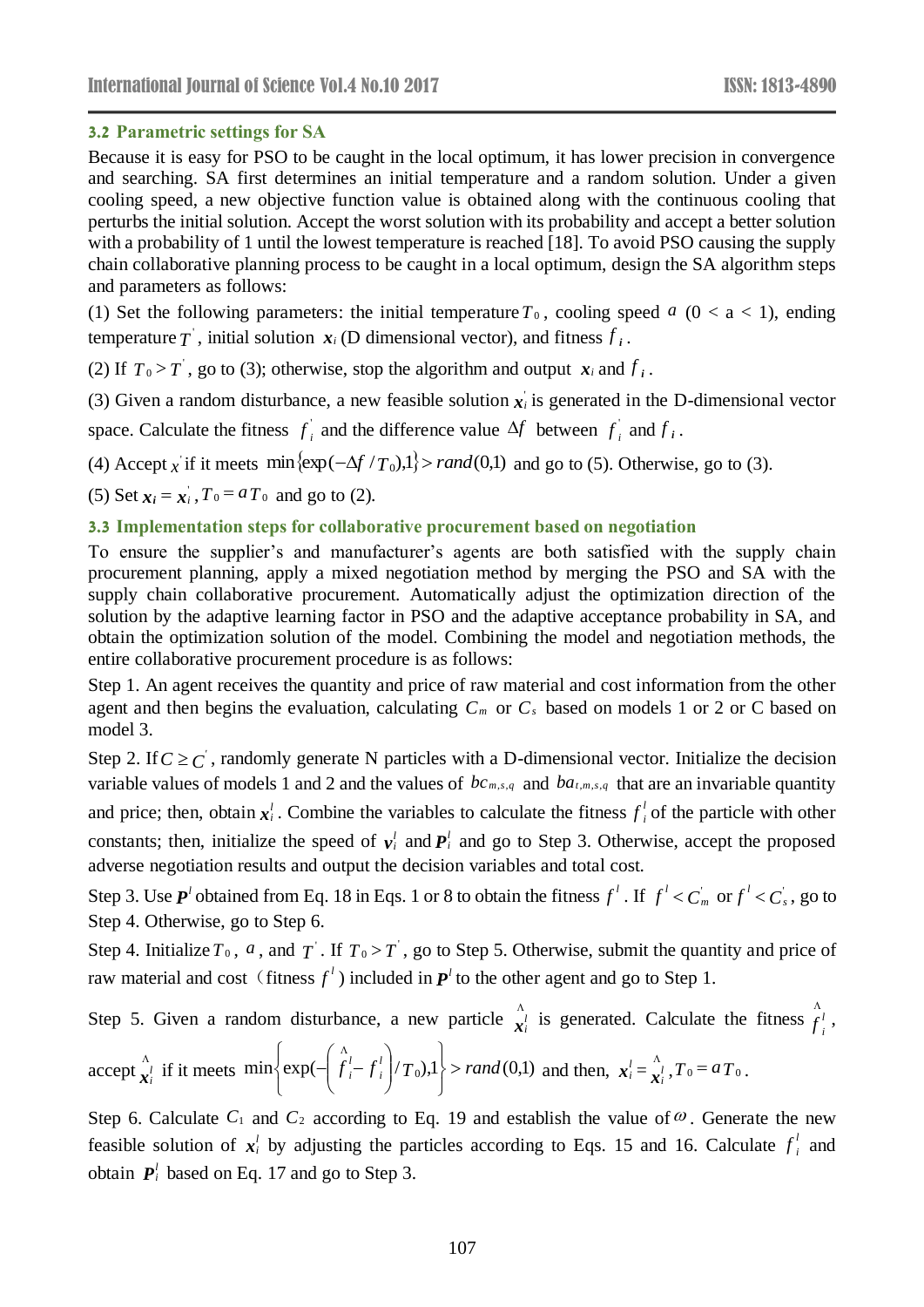### **4. Simulation experiment**

### **4.1 Example design**

This study establishes a simulation example to prove the effectiveness of the model and method. The structure of a two-level supply chain is shown in Fig. 1. There are two supplier's agents and three manufacturer's agents. The arrows indicate the relationship of demand and supply between upstream and downstream. The variables and model in section 1.2 are used to establish the model for the supply chain collaborative procurement problem. The optimal planning function of the manufacturer's agent is model 1, the supplier's agent is model 2, and the collaborative planning of entire supply chain is model 3.



Fig. 1. Two-level supply chain structure for multiple enterprises, products and raw materials Values are assigned for the collection, variables and constants of models 1, 2 and 3. As there are several parameters, use Agent 3 as an example to explain the specific assignment method. The assignment of other agents is not expanded. Set  $C = 12000$  and  $C_3 = 8100$ .

(1) Arrange four production periods for each time, namely,  $T = \{1, 2, 3, 4\}.$ 

(2) There are two suppliers, Agent 1 and Agent 2, namely,  $S = \{1, 2\}$ .

(3) Production requires three types of raw materials, A1, A2 and A3, namely,  $Q = \{1, 2, 3\}$ .

(4) Production requires two types of products, B1 and B2, namely,  $P = \{1, 2\}$ .

- (5) Production requires two types of resources to produce B1 and B2, namely,  $J = \{1, 2\}$ .
- (6) External demands are shown in Table 1.

|                                             | Table 1. External demand assignment for Agent 3    |     |     |     |  |
|---------------------------------------------|----------------------------------------------------|-----|-----|-----|--|
|                                             |                                                    |     |     | 4   |  |
| $ba_{t,3,1}$                                | 55                                                 | 45  | 65  | 70  |  |
| $ba_{t,3,2}$                                | 35                                                 | 40  | 35  | 45  |  |
| (7) Resource ownership is shown in Table 2. |                                                    |     |     |     |  |
|                                             | Table 2. Resource ownership assignment for Agent 3 |     |     |     |  |
|                                             |                                                    | 2   |     | 4   |  |
| $C_{t,3,1,1}$                               | 95                                                 | 80  | 105 | 100 |  |
| $C_{t,3,2,2}$                               | 135                                                | 120 | 140 | 125 |  |
| $(0)$ $(1)$                                 | $\cdot$ m 11 $\land$                               |     |     |     |  |

(8) Constant assignment is shown in Table 3.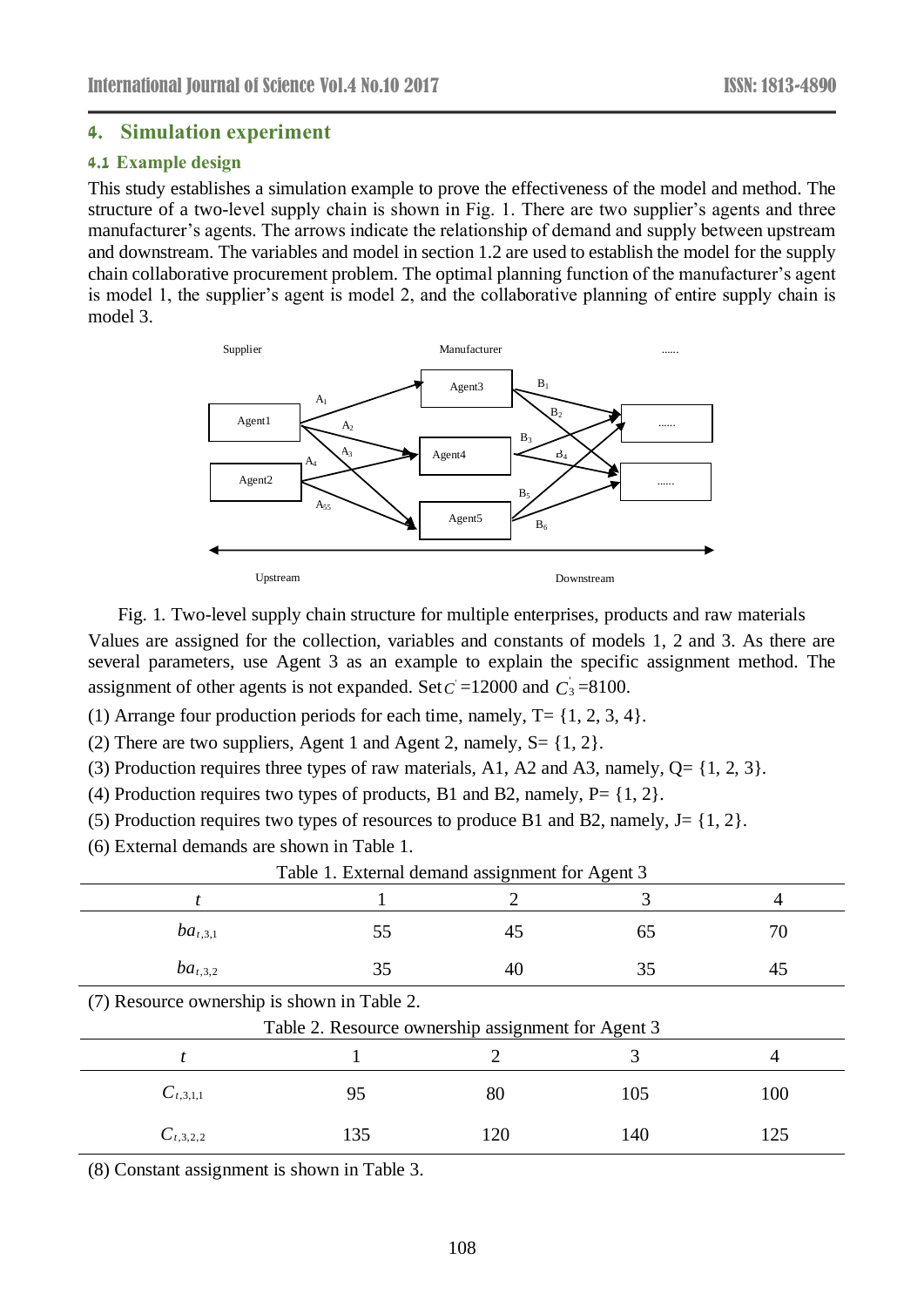| Table 3. Constant assignment for Agent 3 |                      |                     |                       |              |           |              |             |
|------------------------------------------|----------------------|---------------------|-----------------------|--------------|-----------|--------------|-------------|
| product                                  | $\mathcal{IC}_{3,p}$ | $\mathcal{C}_{3,p}$ | $J^{\mathbf{C}}$ 3. p | $OC_{3,p,j}$ | $D_{3,p}$ | $ra_{3,p,j}$ | $bom_{p,q}$ |
|                                          |                      | 30                  |                       |              | 550       |              |             |
|                                          |                      |                     |                       |              | 600       |              |             |

#### **4.2 Simulation analysis**

Use the collaborative negotiation process between supplier's Agent 1 and manufacturer's Agent 3 as an example to analyze the result.

First, consider the scenario with no collaboration. When the demand quantity and prices of all products and raw materials are determined, the total cost of the supply chain can be determined. Then, successively solve other parameters based on the relationship between the supplier's agent and the manufacturer's agent. Determine the cost for each agent by referring to models 1 and 2, and finally, obtain the total cost of the supply chain (12,246 based on model 3).

Then, use the MATLAB software program to simulate the collaborative purchasing planning model of the supply chain based on the negotiation method, using the values N=20, L=100,  $\omega$ =0.5, T0=1000000, and a=0.8; the output is shown in Fig. 2. Fig. 2(a) shows the negotiation process and resulting price and quantity of raw materials. The optimal solution (6.245, 59) was obtained after negotiating 5 times, and achieved a satisfactory result for both parties. Fig. 2(b) shows the changing trend of the costs for Agent 1 and Agent 3 and the total cost, which was 11,567.7. Although the costs fluctuate, compared with a purchase with no collaboration, the total cost decreased by 5.5%. The result indicates that the model and method can eliminate procurement conflicts between a supplier and manufacturer and reduce the total cost of the supply chain.



(a) Negotiation process and result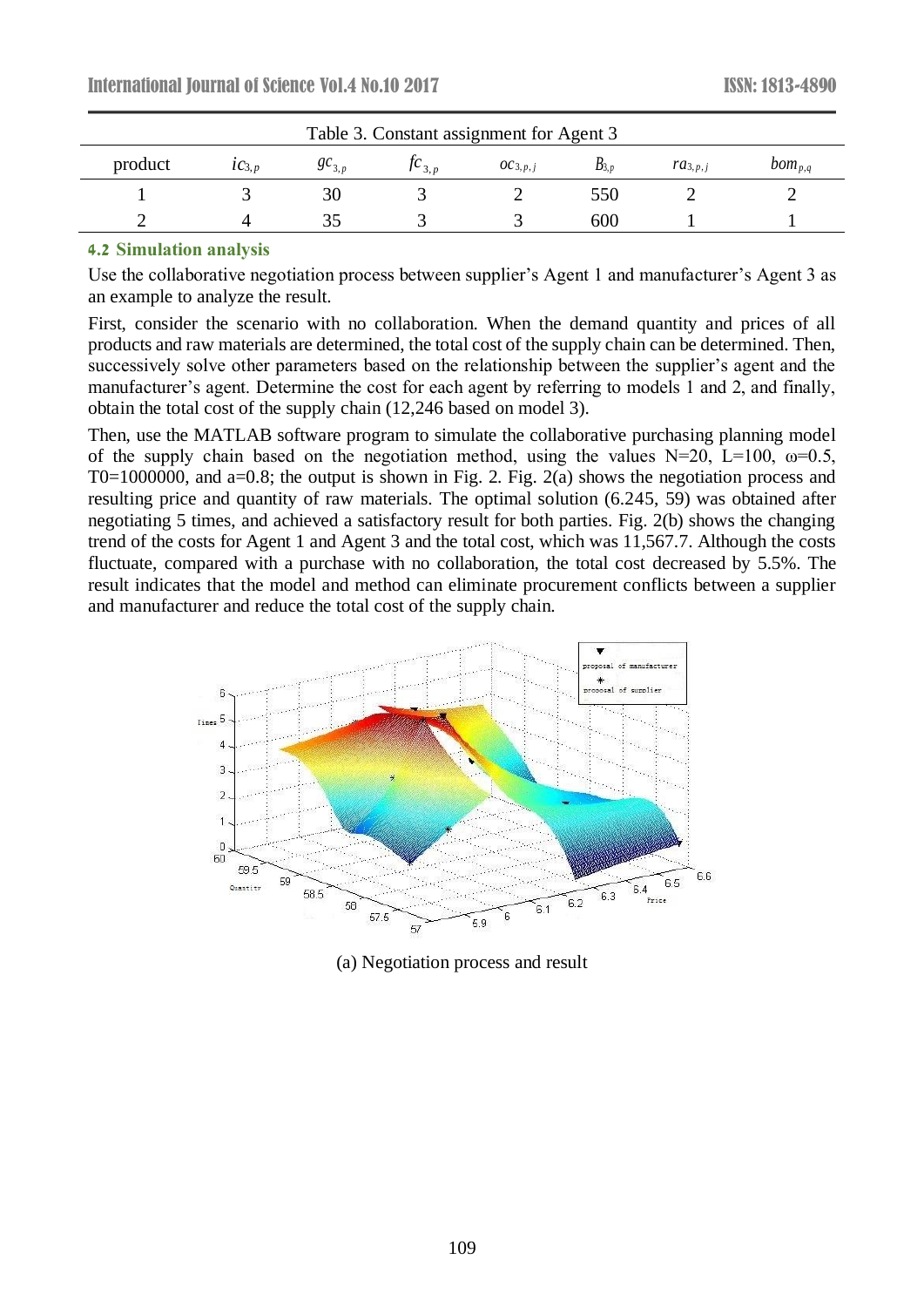

#### (b) Cost changing trend

Fig. 2 Simulation output results using the proposed model and negotiation method

The genetic algorithm (GA) is similar with PSO and SA but is also a type of probabilistic adaptive global optimized algorithm, primarily used in the early negotiation process [19,20]. To validate the effectiveness of the proposed negotiation algorithm in this planning model, GA is used to solve the model. Although improved versions of GA exist, this study cannot determine the optimal algorithm to use for comparison as the variations are complicated. Therefore, this study uses the basic GA simulation method to achieve the collaborative procurement planning model for a supply chain. Establish the population size at 20, the selection probability at 0.5, the crossover probability at 0.8, the mutation probability at 0.05, and the evolution algebra at 100. The output is shown in Fig. 3, which is in the same format as Fig. 2. Fig. 3(a) shows that the optimal solution (6.285, 63) was obtained after negotiating 8 times and Fig. 3(b) shows the final total cost of 11,910.5, which, when compared with procurement with no collaboration, has decreased by 2.7%. This indicates that although GA can also decrease the total cost, it is easy to be caught in a local optimum and the negotiation time increases, so it is less effective than the adaptive negotiation method proposed in this paper.



(a) Negotiation process and result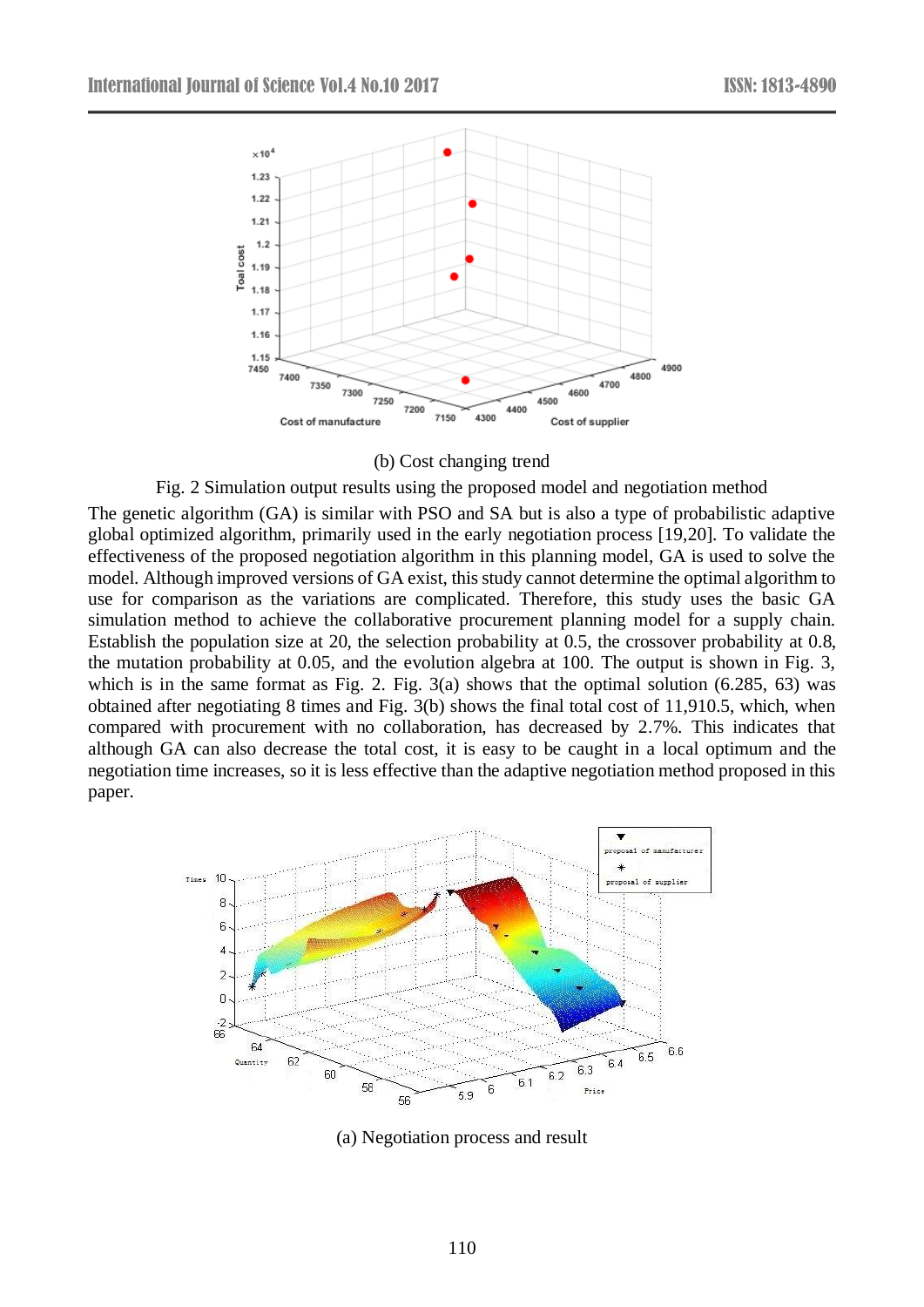

(b) Cost changing trend Fig. 3 Simulation output results based on genetic algorithm

# **5. Conclusion**

Resolving purchasing conflicts between enterprises is important to guarantee low cost and high efficiency in supply chain operations. A collaborative procurement strategy is an effective method to resolve conflicts, and negotiation based on multi-agents is a core method of the optimized synergy effect. In this paper, while considering the procurement conflict between supplier and manufacturer, a secondary supply chain constructs an MLCLSP collaborative planning model and posits a negotiation method based on the fusion of the PSO and SA algorithms to solve the model. Unlike the previous collaborative planning models and negotiation methods, this model focuses on the conflicts of raw materials' purchasing price and quantity to embody the importance of enterprise purchasing through negotiation methods designed with an adaptive learning factor and adaptive accepting probability to avoid the local optimum and improve the intelligence and adaptability. The experimental results show that compared with non-collaboration, the use of the model and method can achieve satisfactory results for both parties and reduce total cost. Compared with the genetic algorithm, the negotiation method increases the cost reduction and reduces the negotiation times.

# **References**

- [1] Yuying W, Hao L, Guorui J. Research on conflict resolution of supply chain production-marketing collaborative planning based on RBF and Q-reinforcement. Application Research of Computers. 2015; 5: 1335-1338, 1344.China
- [2] Nasiri GR, Davoudpour H, Karimi B. The impact of integrated analysis on supply chain management: a coordinated approach for inventory control policy. Supply Chain Management: An International Journal. 2010; 4: 277 - 289
- [3] Jun-Yeon L, Richard KC, Seung KP. Supply chain coordination in vendor-managed inventory systems with stock out-cost sharing under limited storage capacity. European Journal of Operational Research. 2016; 1: 1-15
- [4] Kun H, Shihua M, Kaijun L. Supply Chain Coordinated Decision with the Uncertainty in the Soft Order. Chinese Journal of Management Science. 2011; 19: 62-68
- [5] Mingwei Z, Bo L. Study on Collaborative Planning of Purchasing, Inventory and Production Based on Improved Particle Swarming Algorithm. Logistics Technology. 2015; 8: 125-129. China